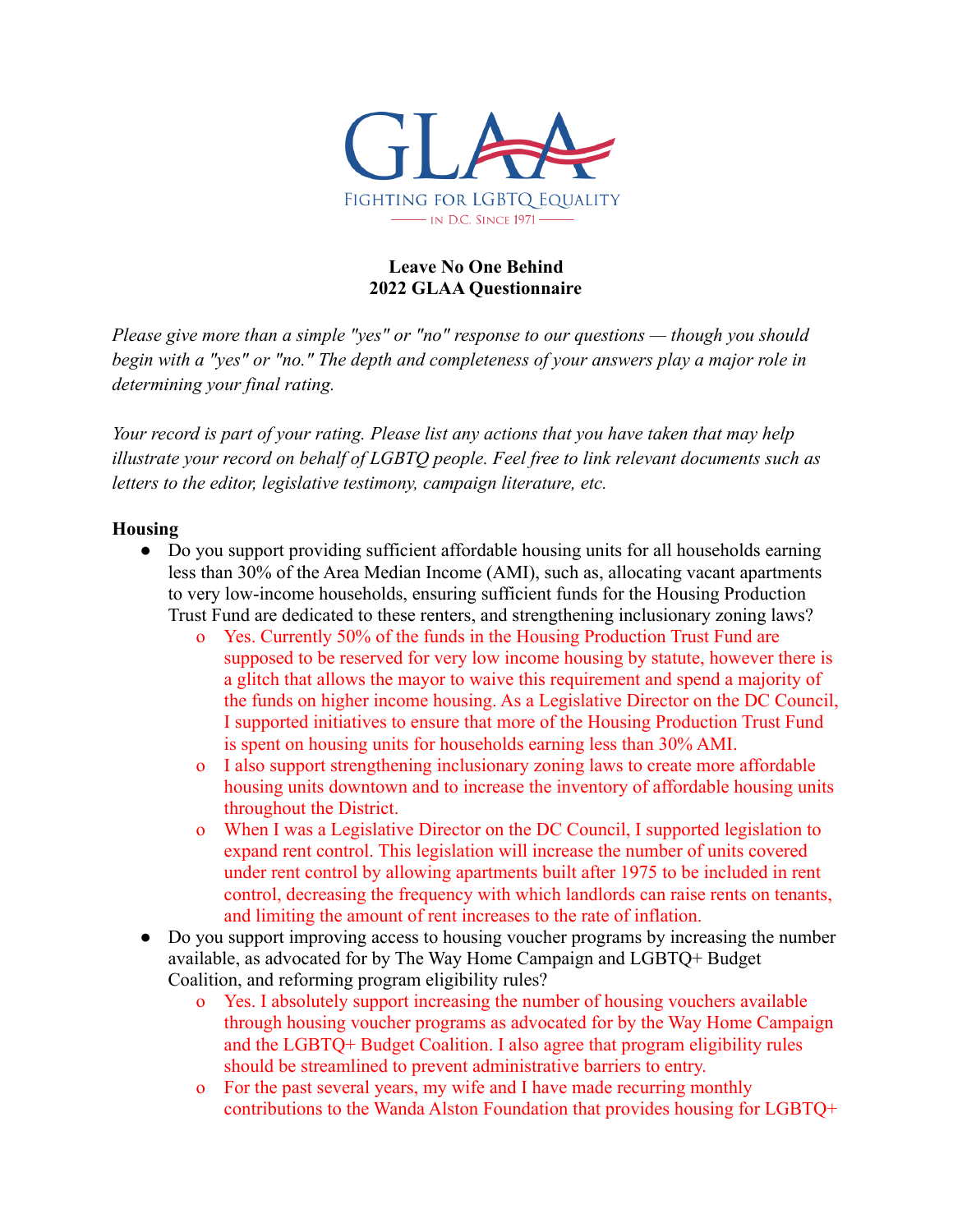youth who are experiencing housing instability. My wife was also on the board of the Wanda Alston Foundation for three years. We understand that LGBTQ+ youth and adults may face increased risk of housing insecurity because of discrimination in society and for that reason we actively donate to organizations that support housing initiatives for the LGBTQ+ community in DC.

# **Workers' Rights**

- Do you support enacting legislation decriminalizing sex work for adults, including the selling and purchasing of sex and third party involvement not involving fraud, violence or coercion?
	- o Yes. Sex work should be legalized and regulated to protect workers and prevent trafficking. Sex work is work like any other profession and sex workers deserve to be protected and respected.
- Do you support repealing the subminimum wage for tipped workers?
	- o Yes. Tipped workers should not have to work for less than the area minimum wage and then earn tips to boost their wages up to the area minimum wage level. I believe that tipped workers should make the normal minimum wage plus tips. This has been done successfully in California and other municipalities.
	- o As Council Member, I will not overturn a vote by the people of DC to increase wages for tipped workers. My wife and I were very involved in the Initiative 77 campaign as she was the Treasurer for the initiative and we were very disappointed to see the DC Council overturn the will of the people. Not only do I support Initiative 82 this time around, but if elected to the DC Council, I promise not to overturn the will of the people.
- Do you support funding the Office of Human Rights (OHR) at a level that ensures the agency ends its case backlog, completes discrimination cases in a timely manner, and effectively engages in community education and outreach?
	- o Yes. I have supported fully funding the Office of Human rights each budget cycle when I was a Council Staffer. I believe that the OHR is an invaluable office that is needed to reduce discrimination in the District. Therefore, OHR should be fully funded to prevent backlog ad to support the timely resolution of discrimination cases.

## **Health**

- Do you support establishing overdose prevention facilities in the District to reduce deaths from drug overdoses?
	- o Yes. I support creating overdose prevention facilities in the District to save lives. The opioid epidemic has worsened during the pandemic and our response needs to reflect this worsening. Our goal should be no deaths from overdoses in the District and we need to do the work necessary to reach that goal, including by establishing overdose prevention facilities.
- Do you support removing the criminal penalties for drug possession for personal use and increasing investments in health services?
	- o Yes. Criminal penalties should be reserved for serious crimes. Drug dependence is a mental health disorder and not a crime. We need to invest more in mental health